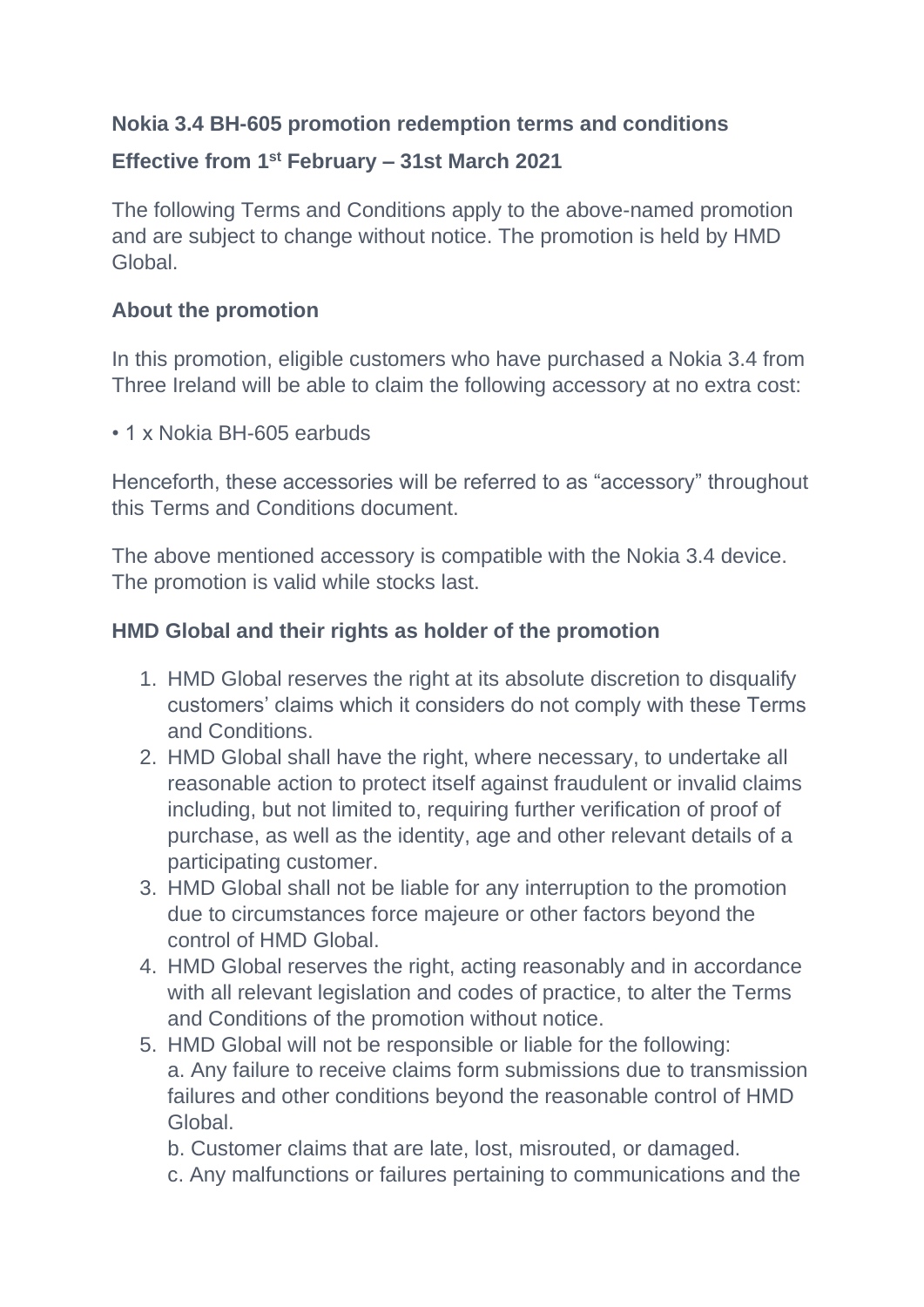use of computers.

d. Any disruptions, losses or damages caused by events beyond the control of the HMD Global.

e. Any printing or typographical errors in any materials associated with the promotion.

# **Customer eligibility**

To qualify for this promotion, customers must meet the following eligibility criteria:

- 1. The customer must be a resident of the Republic of Ireland.
- 2. The customer must purchase a Nokia 3.4 device between 1<sup>st</sup> February 2021 and 31<sup>st</sup> March inclusively, henceforth referred to as the "promotion period".
- 3. The customer must purchase their Nokia 3.4 device from Three Ireland.
- 4. The customer must be in possession of the purchased Nokia 3.4 device and must not have returned the smartphone for a refund or exchange.
- 5. Customers must submit a claim for their accessory no later than 14th April 2021, henceforth referred to as the "redemption period".

## **Responsibilities of the participating customer**

- 1. Participants will be solely responsible for any and all applicable taxes and any other costs or expenses that arise from participation of the promotion which are not stated in the Terms and Conditions as being included.
- 2. By participating in this promotion, the customer agrees, to the extent permitted by applicable laws, to hold the promoter harmless from any and all liability whatsoever for any injuries, losses or damages of any kind arising from participation in or in connection with the promotion. This includes, but is not limited to, awarding, acceptance, receipt, possession, use and/or misuse of the products included in this promotion.

Limitations of liability detailed in these Terms and Conditions shall not apply to liability arising from fraud (including fraudulent misrepresentation), death or personal injury caused as a result of negligence on the part of HMD Global.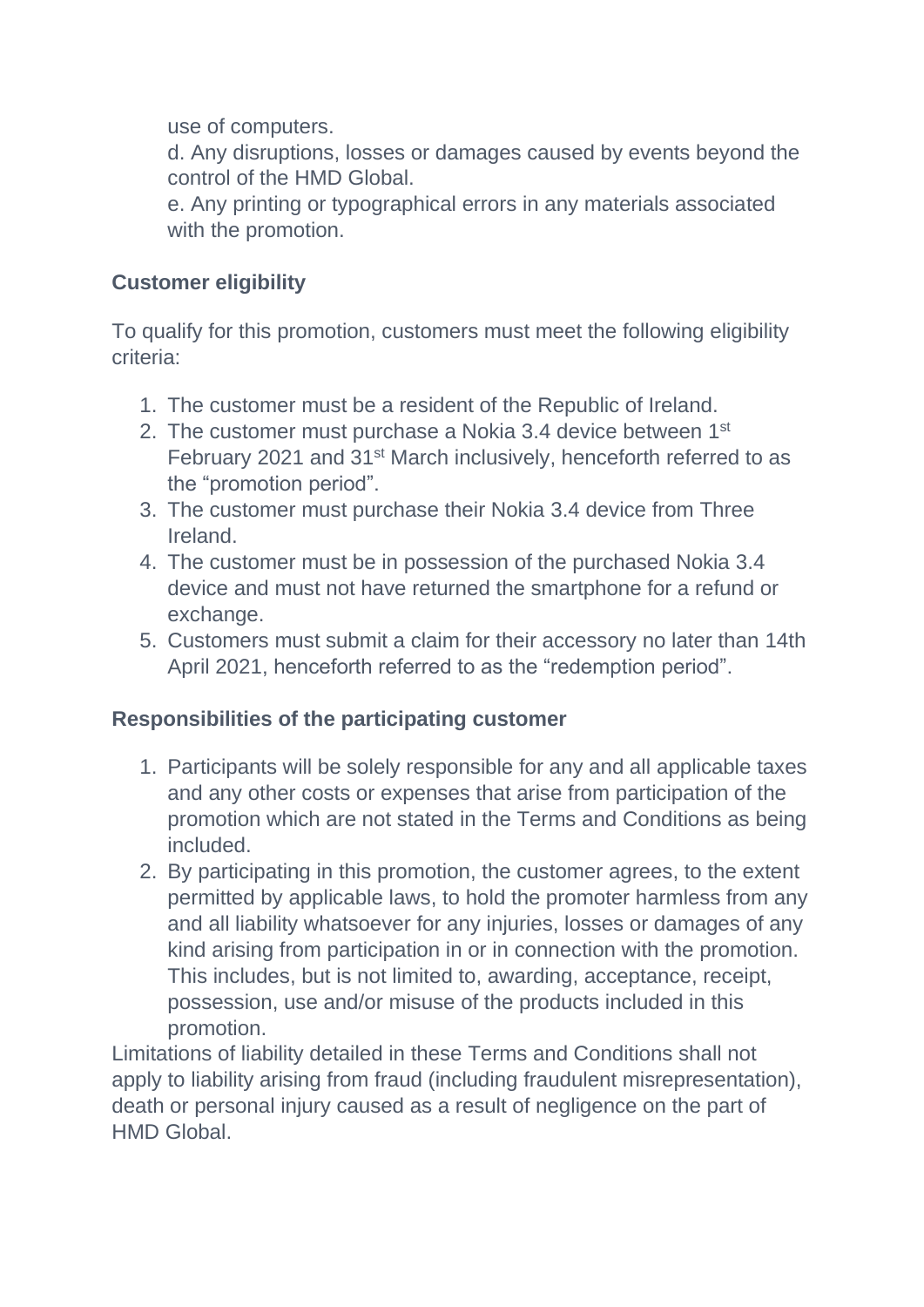# **Restrictions**

The promotion is subject, but not limited to, the following restrictions:

- 1. Eligible customers will be able to claim one accessory per Nokia 3.4 purchase.
- 2. The promotion is limited to a maximum of two accessory per household or a maximum of 50 accessory per business.
- 3. The promotion is valid only while stocks last.
- 4. Customers who purchase their Nokia 3.4 device outside of the promotion period are not eligible to claim the accessory.
- 5. Accessory claims submitted after the redemption period will not be eligible.
- 6. Claims form submissions that include incomplete, inaccurate or unintelligible information will be deemed invalid. HMD Global accepts no responsibility for lost, delayed or damaged data which occurs during transmission of the promotion claim.
- 7. Employees or agents of HMD Global that are involved in the operation of this promotion or any other persons working on the promotion in a professional capacity are not eligible to claim the accessory as part of the promotion.
- 8. Network providers, retailers, distributors, resellers and any person who purchases a Nokia 3.4 for purposes other than to be the user of the product – for example, resale purposes – may not participate in this promotion.
- 9. The accessory is non-transferable and there is no cash alternative. In the event of unforeseen circumstances, HMD Global may substitute an accessory with one of equal or greater value.

## **How eligible customers can claim their accessory bundle**

Eligible customers will be able to submit their claim for an accessory bundle during the promotion period by following the instructions on the promotion the redemption site. The purchase and promotion redemption process is outlined thus:

- 1. The customer purchases a Nokia 3.4 device from Three Ireland within the promotion period.
- 2. Upon receiving their device, the customer visits the promotion page.
- 3. The customer clicks the "Start your claim" button to begin the claims form.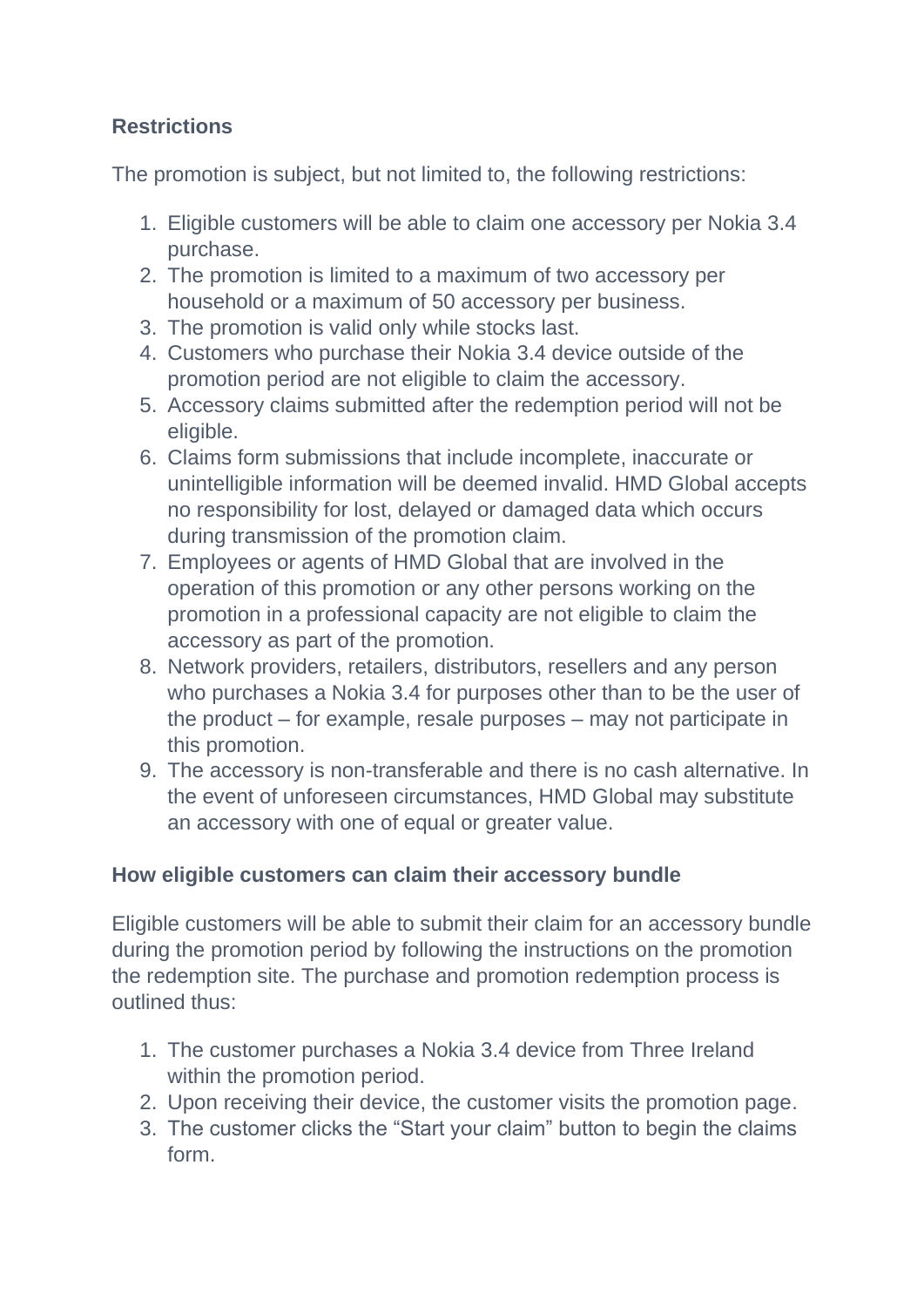- 4. Step one of the claims form asks for the device's IMEI number. The customer enters the IMEI number of their Nokia 3.4 device to proceed.
- 5. Finally, the customer enters their personal and contact information.
- 6. Clicking "Next" completes and submits the form.

#### **Communication with the customer and confirmation of eligibility**

After submitting the claims form, the customer can expect the following communication:

- 1. The customer will receive an email message shortly after submitting the claims form. The purpose of this email is to confirm that their claim was successfully submitted and that their eligibility will be checked.
- 2. The customer's eligibility is checked using the IMEI code provided in the claims form. The customer's eligibility is checked within 14 days of the claims form submission.
- 3. If the customer's claim is successful, the accessory is shipped to the address provided in the claims form. The customer can expect their accessory bundle to arrive within 45 days of the last email communication.

Please note that if a participating customer does not receive the email confirmation of their form submission, it is that customers responsibility to contact customer support within seven days of the claims form submission. Customer support can be found

at: **[https://www.nokia.com/phones/en\\_ie/support#contact-us](https://www.nokia.com/phones/en_ie/support#contact-us)**

## **Customer support and warranty claims**

Customers are encouraged to read our promotion FAQs if they have a query regarding this promotion. If the FAQs do not provide the information that the customer is looking for, they can contact customer support from the customer support

page: **[https://www.nokia.com/phones/en\\_ie/support#contact-us](https://www.nokia.com/phones/en_ie/support#contact-us)**

If a customer receives an accessory that is faulty, the customer should make a warranty claim. Support for warranty claims can be found on the customer support page and the "My phone" app pre-installed on customer's device. The proof of delivery should be retained for warranty validation.

## **Data handling**